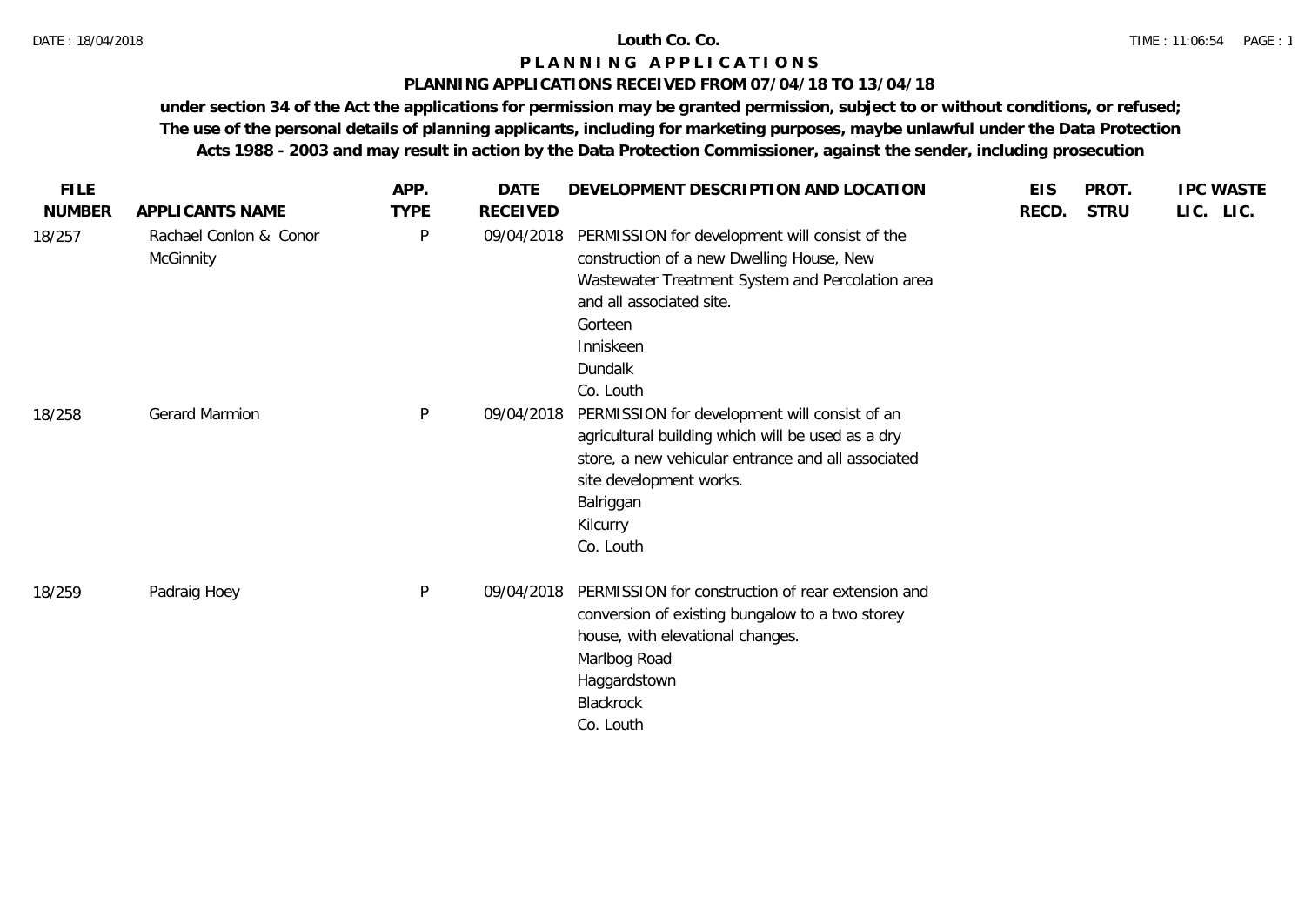## **PLANNING APPLICATIONS RECEIVED FROM 07/04/18 TO 13/04/18**

| <b>FILE</b>   |                   | APP.        | <b>DATE</b>     | DEVELOPMENT DESCRIPTION AND LOCATION                                                                                                                                                                                                                                                 | <b>EIS</b> | PROT.       | <b>IPC WASTE</b> |
|---------------|-------------------|-------------|-----------------|--------------------------------------------------------------------------------------------------------------------------------------------------------------------------------------------------------------------------------------------------------------------------------------|------------|-------------|------------------|
| <b>NUMBER</b> | APPLICANTS NAME   | <b>TYPE</b> | <b>RECEIVED</b> |                                                                                                                                                                                                                                                                                      | RECD.      | <b>STRU</b> | LIC. LIC.        |
| 18/260        | James Clarke      | P           | 09/04/2018      | PERMISSION for development will consist of: A<br>dwelling house, the restoration of an old mill ruin to<br>a domestic garage and garden tools store,<br>wastewater treatment system and associated site<br>development works.<br>Rockmarshall<br>Jenkinstown<br>Dundalk<br>Co. Louth |            |             |                  |
| 18/261        | Ingrida Bireniene | P           | 09/04/2018      | Permission for a Ground & First Floor extension to<br>the rear of exisitng dwelling and the replacement of<br>existing flat roof with pitched roof.<br>Castlelumney<br>Tinure<br>Dunleer<br>Co. Louth                                                                                |            |             |                  |
| 18/262        | Pat Hoey          | P           | 09/04/2018      | Permission for alterations to front elevation and two<br>storey extension to the rear of dwelling.<br>Uisce<br>Main Street<br>Blackrock<br>Co. Louth                                                                                                                                 |            |             |                  |
| 18/263        | Colleen McCooey   | $\circ$     | 09/04/2018      | Outline permission for one dwelling house, waste<br>water disposal system and all associated site works.<br>Commons<br>Dromiskin<br>Dundalk<br>Co. Louth                                                                                                                             |            |             |                  |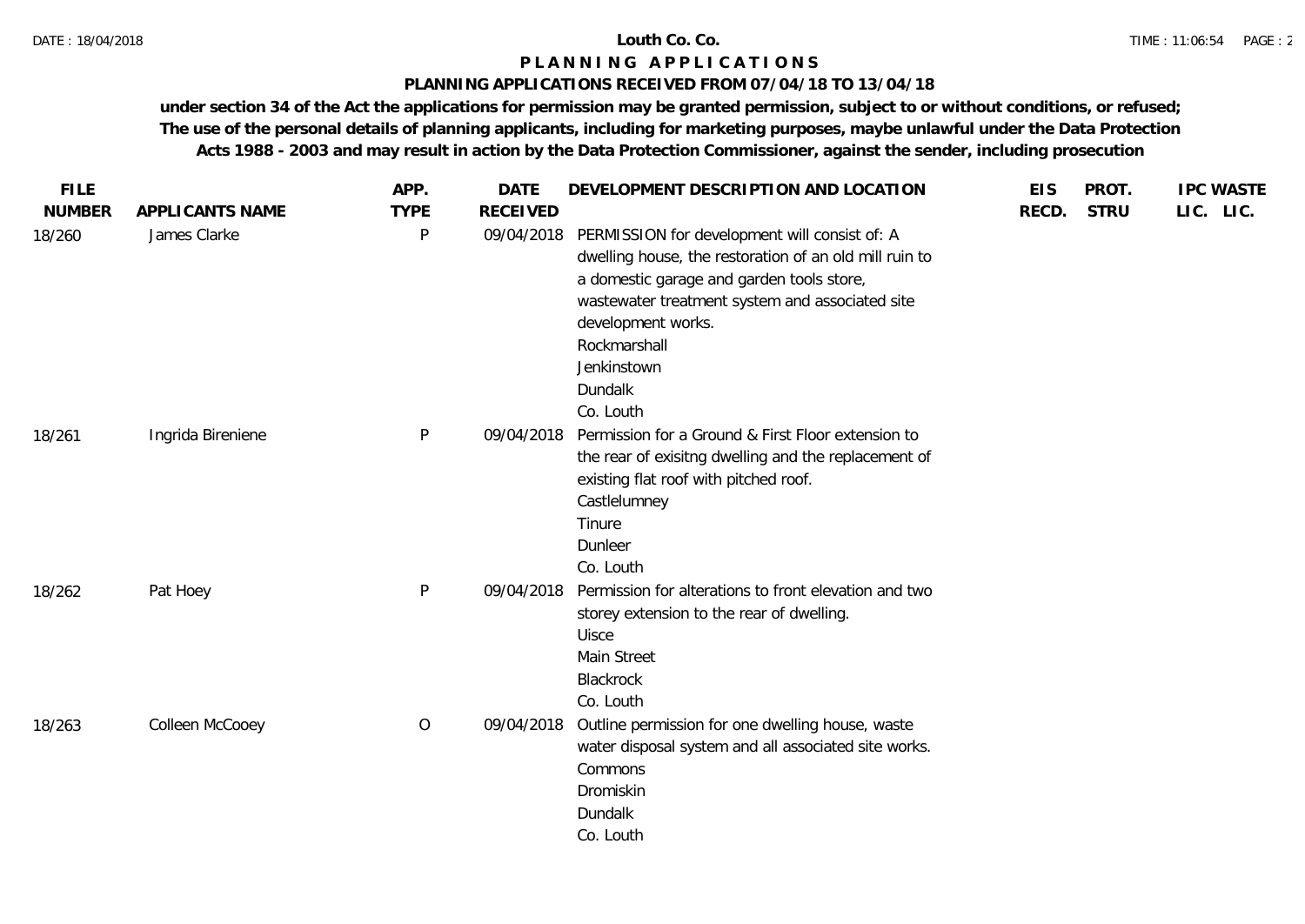# **PLANNING APPLICATIONS RECEIVED FROM 07/04/18 TO 13/04/18**

| <b>FILE</b>   |                   | APP.         | <b>DATE</b>     | DEVELOPMENT DESCRIPTION AND LOCATION                                                                                                                                                                                                                    | <b>EIS</b> | PROT.       | <b>IPC WASTE</b> |  |
|---------------|-------------------|--------------|-----------------|---------------------------------------------------------------------------------------------------------------------------------------------------------------------------------------------------------------------------------------------------------|------------|-------------|------------------|--|
| <b>NUMBER</b> | APPLICANTS NAME   | <b>TYPE</b>  | <b>RECEIVED</b> |                                                                                                                                                                                                                                                         | RECD.      | <b>STRU</b> | LIC. LIC.        |  |
| 18/264        | Arthur McParland  | $\mathsf{P}$ | 09/04/2018      | The development consists of dumping and spreading<br>of soil and stone waste for the benefit of agricultural<br>activity, upgrading of existing entrance onto the<br>public road and all associated site works.<br>Dowdallshill<br>Dundalk<br>Co. Louth |            |             |                  |  |
| 18/265        | Colm Kearney      | $\circ$      | 09/04/2018      | Outline permission for one dwelling house, waste<br>water treatment system and all associated site<br>works.<br>Mountbagnall<br>Riverstown<br>Dundalk<br>Co. Louth                                                                                      |            |             |                  |  |
| 18/266        | Aine O'Hanlon     | $\mathsf{P}$ | 09/04/2018      | Permission for a new single storey dwelling, effluent<br>treatment system, percolation area, new vehicular<br>entrance and all associated site works<br>Proleek<br>Ravensdale<br>Dundalk<br>Co. Louth                                                   |            |             |                  |  |
| 18/267        | Mr Cormac Leonard | $\sf P$      | 11/04/2018      | Permission for the refurbishment of the private<br>dwelling.<br>Ballymakellett<br>Ravensdale<br>Co. Louth                                                                                                                                               |            |             |                  |  |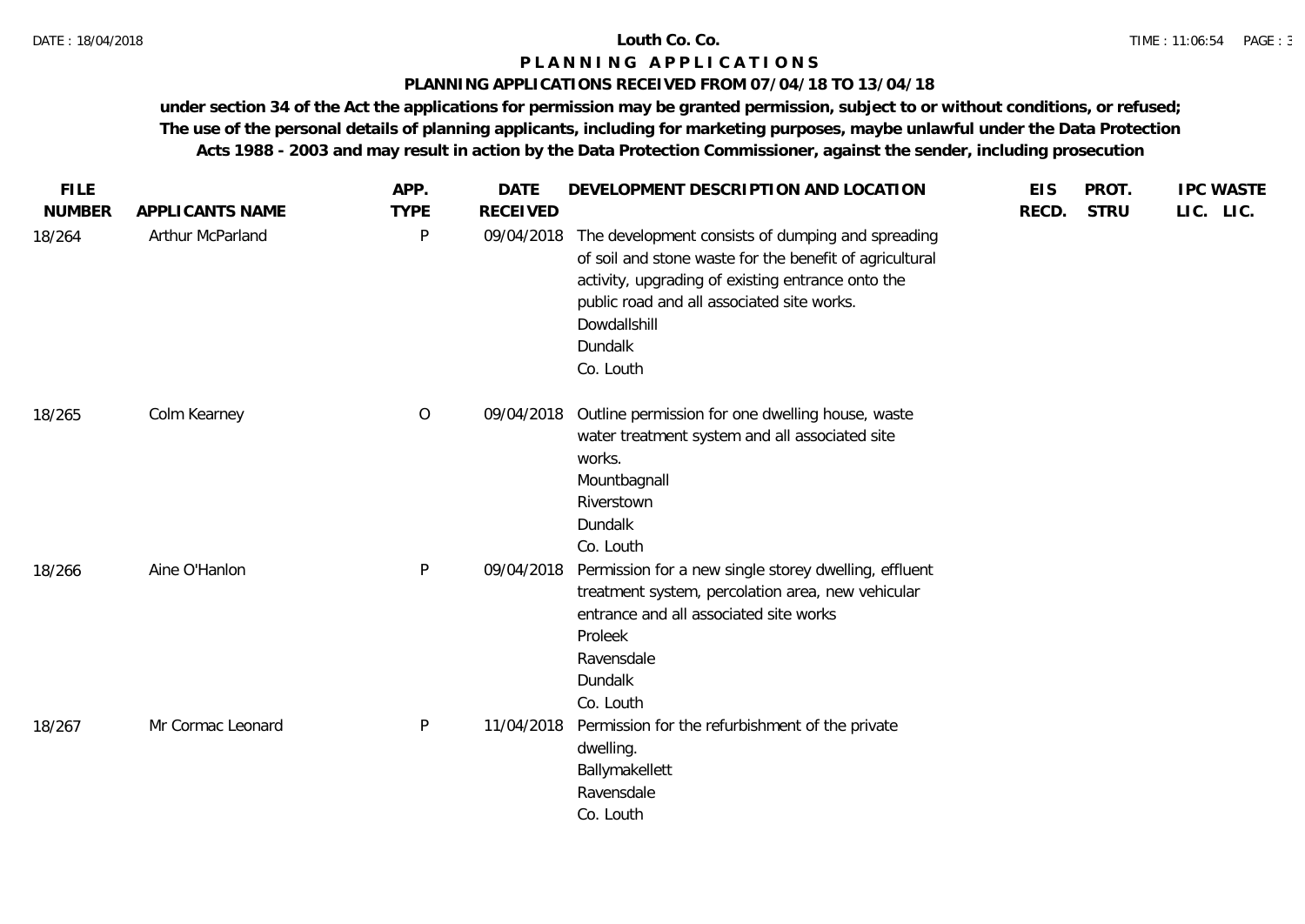## **PLANNING APPLICATIONS RECEIVED FROM 07/04/18 TO 13/04/18**

| <b>FILE</b>   |                                        | APP.         | <b>DATE</b>     | DEVELOPMENT DESCRIPTION AND LOCATION                                                                                                                                                                                                                                                                                                                                                                   | <b>EIS</b> | PROT.       | <b>IPC WASTE</b> |
|---------------|----------------------------------------|--------------|-----------------|--------------------------------------------------------------------------------------------------------------------------------------------------------------------------------------------------------------------------------------------------------------------------------------------------------------------------------------------------------------------------------------------------------|------------|-------------|------------------|
| <b>NUMBER</b> | APPLICANTS NAME                        | <b>TYPE</b>  | <b>RECEIVED</b> |                                                                                                                                                                                                                                                                                                                                                                                                        | RECD.      | <b>STRU</b> | LIC. LIC.        |
| 18/268        | William Cole                           | $\mathsf{P}$ | 11/04/2018      | Permission for a two storey extension to an existing<br>dwelling.<br>Townley Hall Road<br>Tullyallen<br>Co. Louth<br>A92 K658                                                                                                                                                                                                                                                                          |            |             |                  |
| 18/269        | Gauravbhai Barot                       | P            | 11/04/2018      | Permission for alterations and extension to an<br>existing single storey cottage, demolition of an<br>existing outbuilding, new domestic vehicular<br>entrance, new agricultural entrance, construction of<br>a standalone office/work station and a standalone<br>horse stables, new septic tank and percolation area<br>and associated site development works.<br>White River<br>Collon<br>Co. Louth |            |             |                  |
| 18/270        | Susan Murphy & Patrick<br><b>Hynes</b> | P            | 11/04/2018      | Permission for change of house type and revisions to<br>site boundaries to previously approved applications<br>under planning ref. no's 13/308 and all associated<br>site works.<br>Willville<br>Carlingford<br>Co. Louth                                                                                                                                                                              |            |             |                  |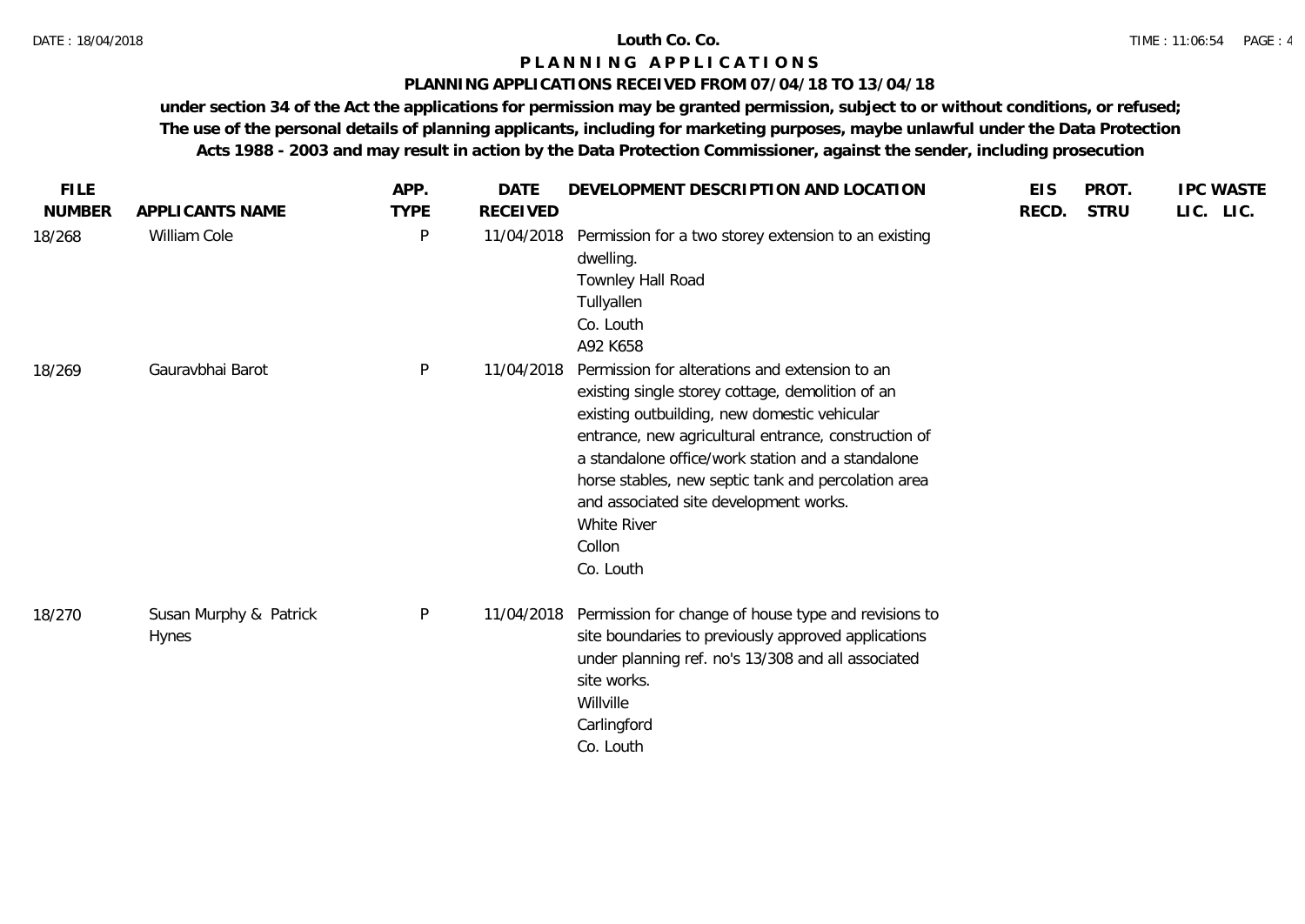## **PLANNING APPLICATIONS RECEIVED FROM 07/04/18 TO 13/04/18**

| FILE.         |                      | APP.        | DATE            | DEVELOPMENT DESCRIPTION AND LOCATION                                                                                                                                                                                                                                                                                                                                                           | <b>EIS</b> | PROT.       | <b>IPC WASTE</b> |
|---------------|----------------------|-------------|-----------------|------------------------------------------------------------------------------------------------------------------------------------------------------------------------------------------------------------------------------------------------------------------------------------------------------------------------------------------------------------------------------------------------|------------|-------------|------------------|
| <b>NUMBER</b> | APPLICANTS NAME      | <b>TYPE</b> | <b>RECEIVED</b> |                                                                                                                                                                                                                                                                                                                                                                                                | RECD.      | <b>STRU</b> | LIC. LIC.        |
| 18/271        | <b>Tasik Limited</b> | P           | 11/04/2018      | Permission for Change of use and minor alterations<br>of Unit 11 (ground floor) from current restaurant<br>use to proposed retail / office use, and change of<br>use and minor alterations of Unit 12A (ground, first<br>and second floors) from current Court house use to<br>proposed retail / office use.<br>Units 11 & 12A Fitzwilliam Court<br>11-13 Dyer Street<br>Drogheda<br>Co. Louth |            |             |                  |
| 18/272        | Colette Murray       | E           | 12/04/2018      | Extension of Duration: Parent Ref: 13/160<br>Permission consequent on grant of outline<br>permission is sought for new dwellinghouse, effluent<br>treatment system & percolation area & all associated<br>site works. Outline planning permission ref 10/24<br>Blackgate<br>Ravensdale<br>Dundalk<br>Co. Louth                                                                                 |            |             |                  |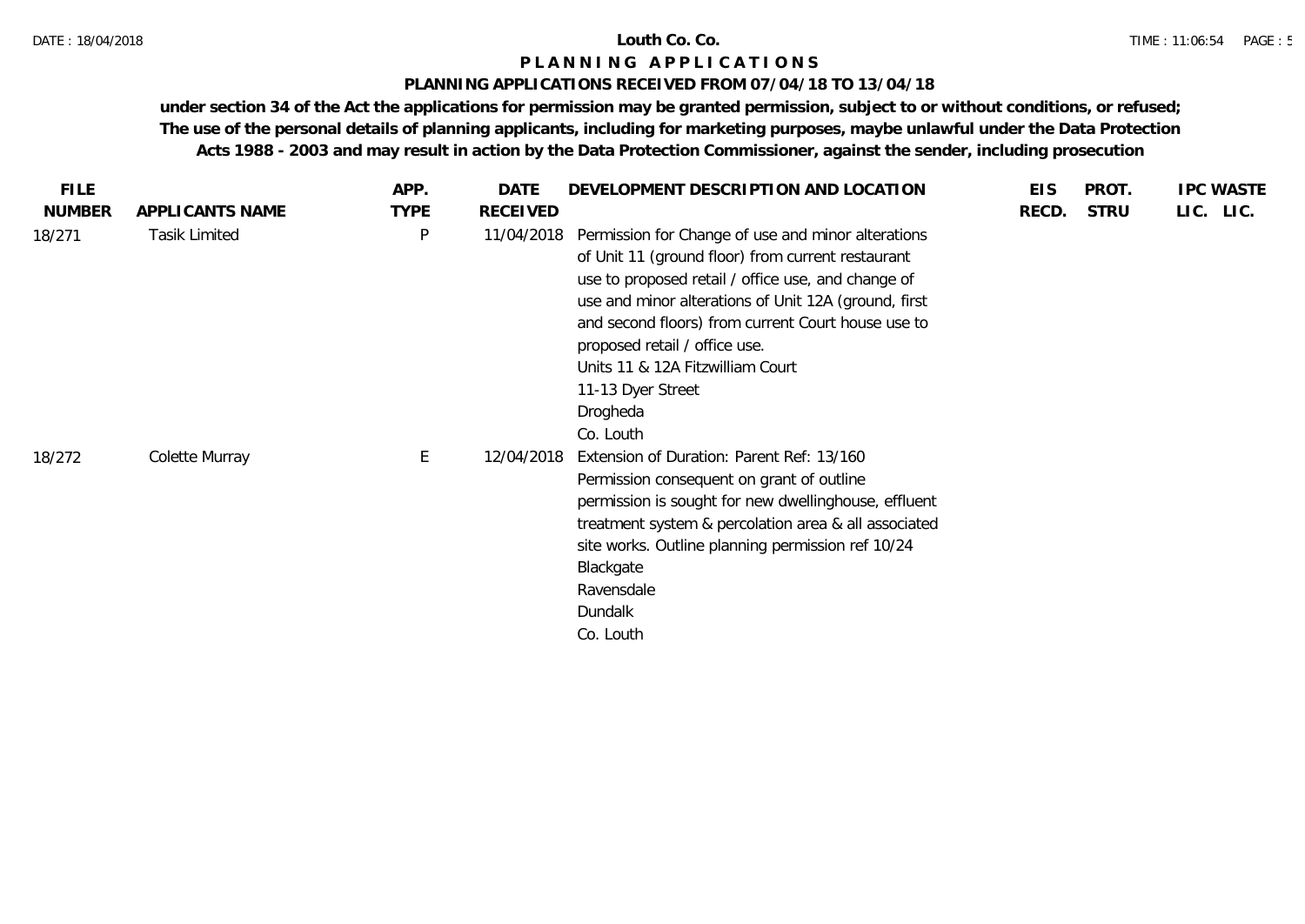# **PLANNING APPLICATIONS RECEIVED FROM 07/04/18 TO 13/04/18**

| <b>FILE</b>   |                             | APP.         | DATE            | DEVELOPMENT DESCRIPTION AND LOCATION                                                                                                                                                                                                                                                                                                                                                                                                                                                                                                                                                                                                                                                | <b>EIS</b> | PROT.       | <b>IPC WASTE</b> |
|---------------|-----------------------------|--------------|-----------------|-------------------------------------------------------------------------------------------------------------------------------------------------------------------------------------------------------------------------------------------------------------------------------------------------------------------------------------------------------------------------------------------------------------------------------------------------------------------------------------------------------------------------------------------------------------------------------------------------------------------------------------------------------------------------------------|------------|-------------|------------------|
| <b>NUMBER</b> | APPLICANTS NAME             | <b>TYPE</b>  | <b>RECEIVED</b> |                                                                                                                                                                                                                                                                                                                                                                                                                                                                                                                                                                                                                                                                                     | RECD.      | <b>STRU</b> | LIC. LIC.        |
| 18/273        | Kevin Callan & Peter Murphy | $\mathsf{P}$ | 12/04/2018      | Permission consists of: 1. The erection of a single<br>storey extension to north and east, porch to west,<br>and two storey extension to south of existing<br>dwelling including alterations to existing dwelling. 2.<br>The demolition of an existing single storey out<br>building to north east of site. 3. The change of use<br>of an existing two storey out building to a granny<br>flat, which includes raising the pitched roof,<br>modifications to west elevation, and en-suite<br>bedroom extension to the east and south. 4. The<br>installation of a wastewater treatment system and all<br>associated site and ancillary works.<br>Caraban<br>Ravensdale<br>Co. Louth |            |             |                  |
| 18/274        | Gary & Lorraine Clarke      | $\mathsf{P}$ | 11/04/2018      | Permission for alterations to a previously granted<br>planning permission reference number 17747;<br>Construction of a new two storey dwelling, domestic<br>garage, vehicular entrance, effluent treatment<br>system and all associated site works. The alterations<br>include: a. Revised site boundaries and layout plans.<br>Deerpark Road<br>Bellurgan<br>Dundalk<br>Co. Louth                                                                                                                                                                                                                                                                                                  |            |             |                  |